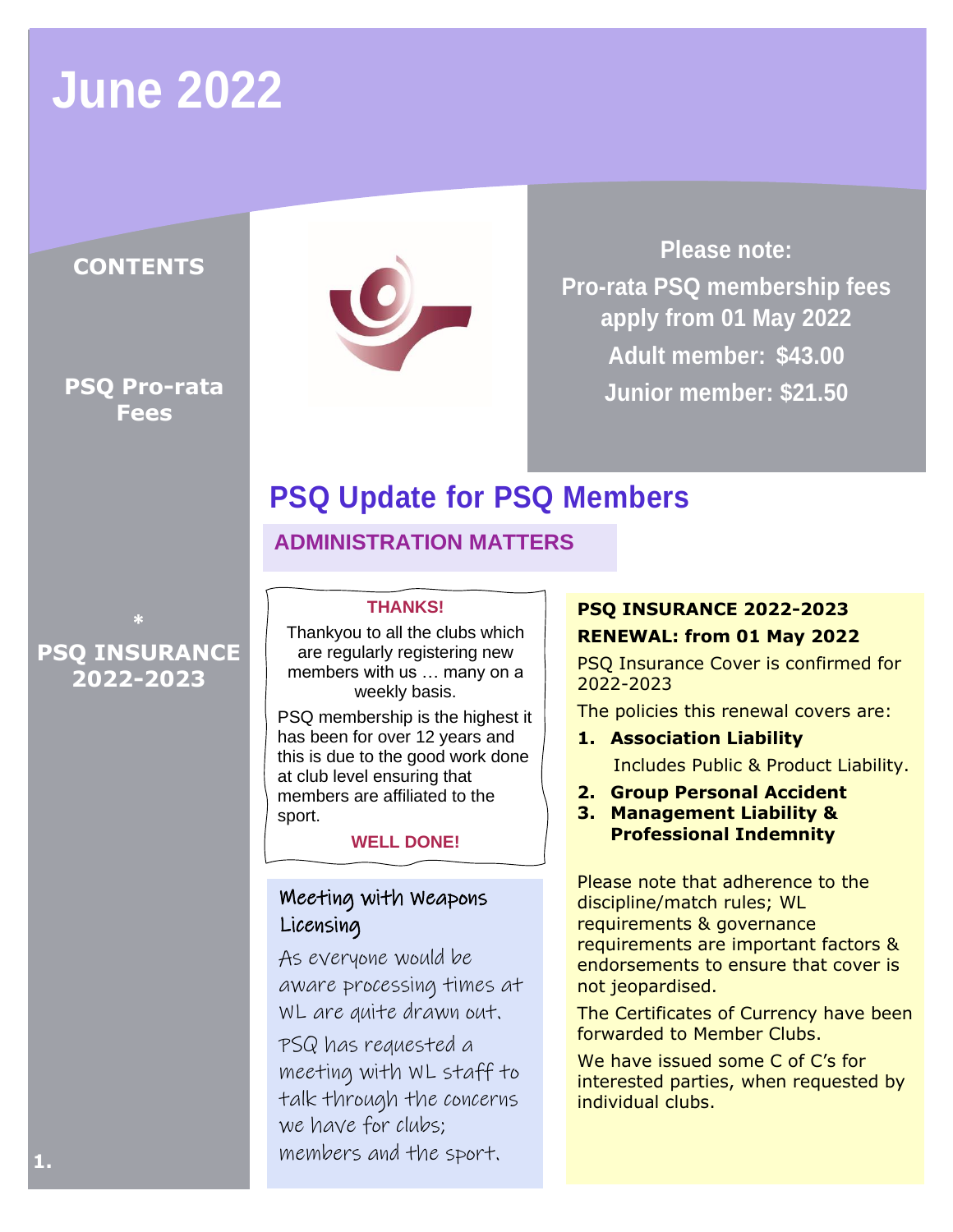## **Contact us: PO Box 306 Carina Q 4152**

**Ph: 3395 1322**

#### **Email:**

admin@pistolshootingqld. org.au

#### **Website:**

www.pistolshootingqld. org.au

**Pistol Australia's website: www.pistol.org.au**

**Shooting Australia's website:**

**www.**

**shootingaustralia.org**

#### **PSQ COURSES**

#### **PSQ Government Funding available**

### **New Weapons Safety Course**

## **PSQ COURSES**

#### **PSQ COURSES COMPLETED (since last Newsletter)**

#### **Level 1 RO Course**

| Warwick PC X 2                      |          |  |
|-------------------------------------|----------|--|
| Fraser Coast PC X2                  |          |  |
| Callide Dawson PC                   | 01 May   |  |
| <b>Blackall PC</b>                  | 21 May   |  |
| South Burnett PC                    | 28 May   |  |
| <b>Beaudesert PC</b>                | date TBC |  |
| <b>Service Pistol Education Day</b> |          |  |
| Callide Dawson PC                   | 08 May   |  |
|                                     |          |  |

#### **ISSF Coaching**

Mount Isa PC 14-15 May FNQ 8 May

#### **Weapons Safety Course Workshop & First Aid Course**

Belmont Shooting Complex

May 21-22

Sincere thanks to Marg Baker; Ross Stieler; Jim Cruise; Bob Campbell; Elaine Gilliver; Kristy Gillman; Noel Ryan; Steve Waddell and James Mathieson for their volunteer work in conducting the above courses.

Wanting to become a Level 1 Range Officer? Make sure you ask for the opportunity to be the Range Officer at your weekly club events so you can practice and gain confidence.

All you need to do is:

- o use the Pistol Australia Range Guide for the relevant event…using only the words shown in red
- o know how to use the range equipment (timer, stop watch etc).
- $\circ$  be aware of the paperwork to be in place before and after the competition (sighting licences; signing the range register and signing the competitors' participation record).

#### **Help PSQ Spend our Funding from the Qld Government PSQ Courses for Members**

PSQ provides courses to all affilated members – at no cost.

Courses available for your members:

- Pistol Australia Range Officer Level 1
- Pistol Australia Range Officer Level 2
- Pistol Australia Judge Accreditation
- Club Instructor (Coaching)
- Shooting Australia Coach Level 1
- Shooting Australia Coach Level 2
- Shooting Australia Coach Level 3
- Coach the Shooter Workshops: : any discipline
- Match Education
- Holster accreditation
- Holster Examiner accreditation.

# sport for life

#### **FIREARMS SAFETY COURSE: NEW!**

A new course has been published by Weapons Licensing and will start from 01 May 2022.

New Course name is:

#### **Course in Firearms and Weapons Safety: Course number 11029NAT**

PSQ's Weapons Safety Course Coordinator, Elaine Gilliver is busy updating paperwork for the Trainers. A Trainers Workshop and First Aid Course was held at Belmont on 21-22 May.

This workshop involved discussion on how the course will be implemented and a Power Point presentation was reviewed .. for the Trainers' use.

Elaine will update trainers individually.

Thank you to the 29 trainers who came to Belmont to be updated, many of whom stayed on to do the First Aid Course which is now a requirement of their accreditation.

**2.**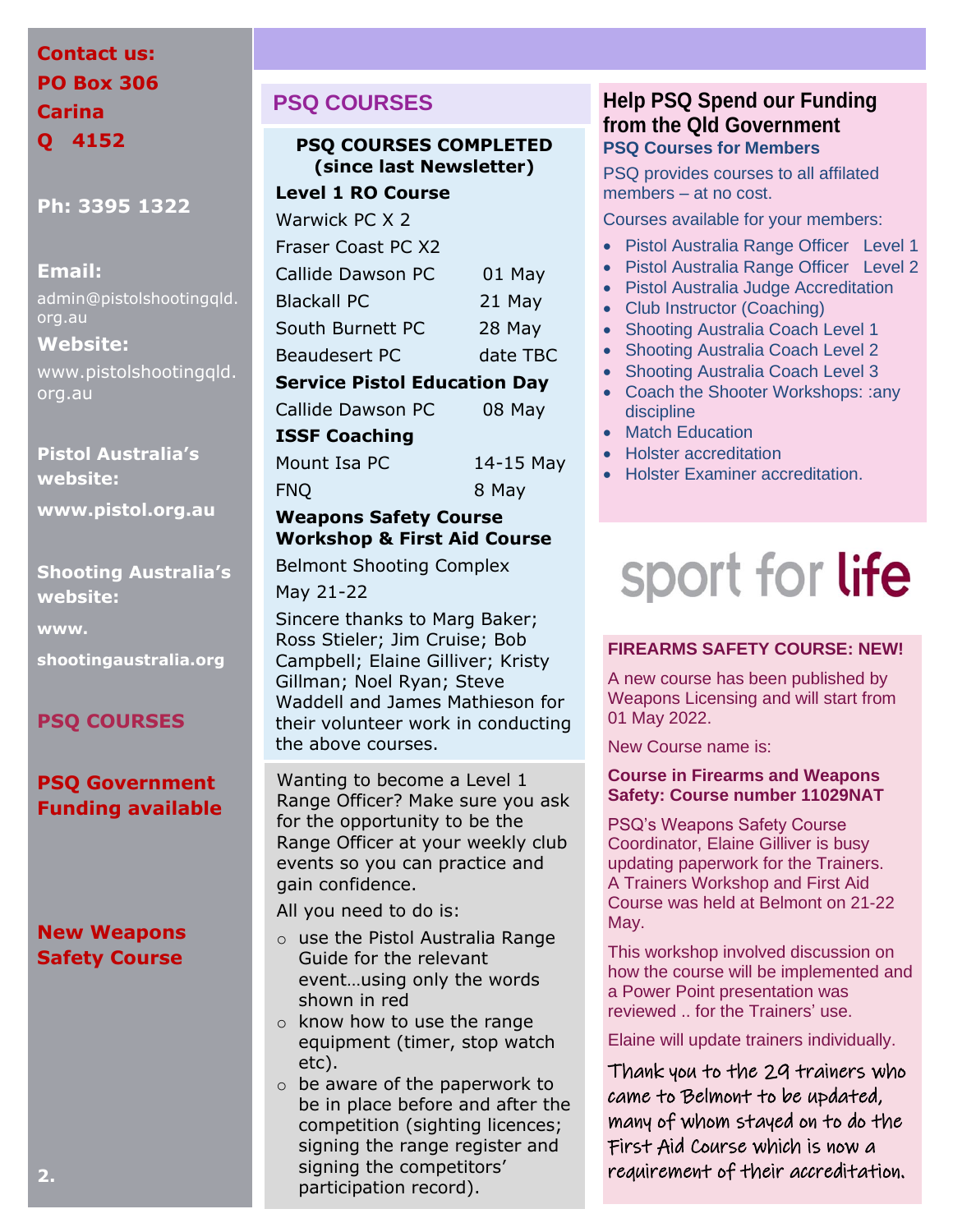## **VOLUNTEERS! VOLUNTEERS!**

**Shooting Australia Events at BISC & Volunteers needed**

## **Thanks!**

## **WANTED LEVEL 2 RANGE OFFICERS!**

### **VOLUNTEERS**

#### **VOLUNTEERS NEEDED!**

The PSQ 2022 Competition Calendar is a busy one.

PSQ Volunteers are crucial to the success of all events.

PSQ members who commit to volunteering regularly will receive the PSQ Volunteer pack: cap; shirt; bag; pen; waterbottle etc.

Interested members are asked to contact the PSQ Office: [admin@pistolshootingqld.org.au](mailto:admin@pistolshootingqld.org.au)



Thank you to all the PSQ volunteer Judges who have officiated at PSQ Sanctioned events so far this year.

Your support and assistance is much appreciated by everyone and our competitions couldn't happen without your commitment.

Thank you!

#### **SHOOTING AUSTRALIA Pistol Competitions @ BISC**

The Shooting Australia pistol events held at BISC are hosted by PSQ.

All PSQ members are eligible and encouraged to participate in these competitions.

All are PSQ Sanctioned events: in the Olympic events of 25m Rapid Fire; 10m Air Pistol; 25m Pistol Women (& Men) and WSPS events.

Juniors are eligible to compete also.

Members are invited to come and experience the electronic targets, Mixed Air Pistol Teams event & the new Finals' formats.

Thank you to the great group of volunteers who have helped with these events so far … PSQ members; Shooting Australia staff and competitors have all assisted.

Contact the PSQ office if you would like to assist at the next Shooting Australia event at BISC: **June 18-19**

#### **OR a**

➢ A PSQ State Championship

Many roles available: + more!

- ➢ Equipment Control;
- ➢ Range Officers;
- ➢ Range Staff; scoring; patching; changing targets;
- ➢ Score Room/Classification

#### **From Marg Baker: PSQ Officials Coordinator**

A shout out to all our Level 1 and Level 2 Range Officers. Do you know that in 2020 we qualified 61 level 1 and 5 level 2 RO's? In 2021 there were 41 Level 1 RO's qualified and no Level 2's So far this year there are just 18 newly qualified Level 1 RO's.



What we really need is for some of the Level 1 RO's to step up and train to become Level 2 Range Officers in Black Powder, ISSF and Service/WA1500. Ideally some of Queensland's experienced Level 2 Range Officers, in these disciplines, will step up and commence training as a Judge: we really do need more from all regions in Qld.

Currently there are 3 Action Pistol judge C's almost ready to be signed off and one ISSF Judge C has commenced training.

Although our overall numbers look good, when you take into consideration the 51 Sanctioned Competitions in Qld this year, our judges are spread very thinly - even the retired judges have commitments other than shooting!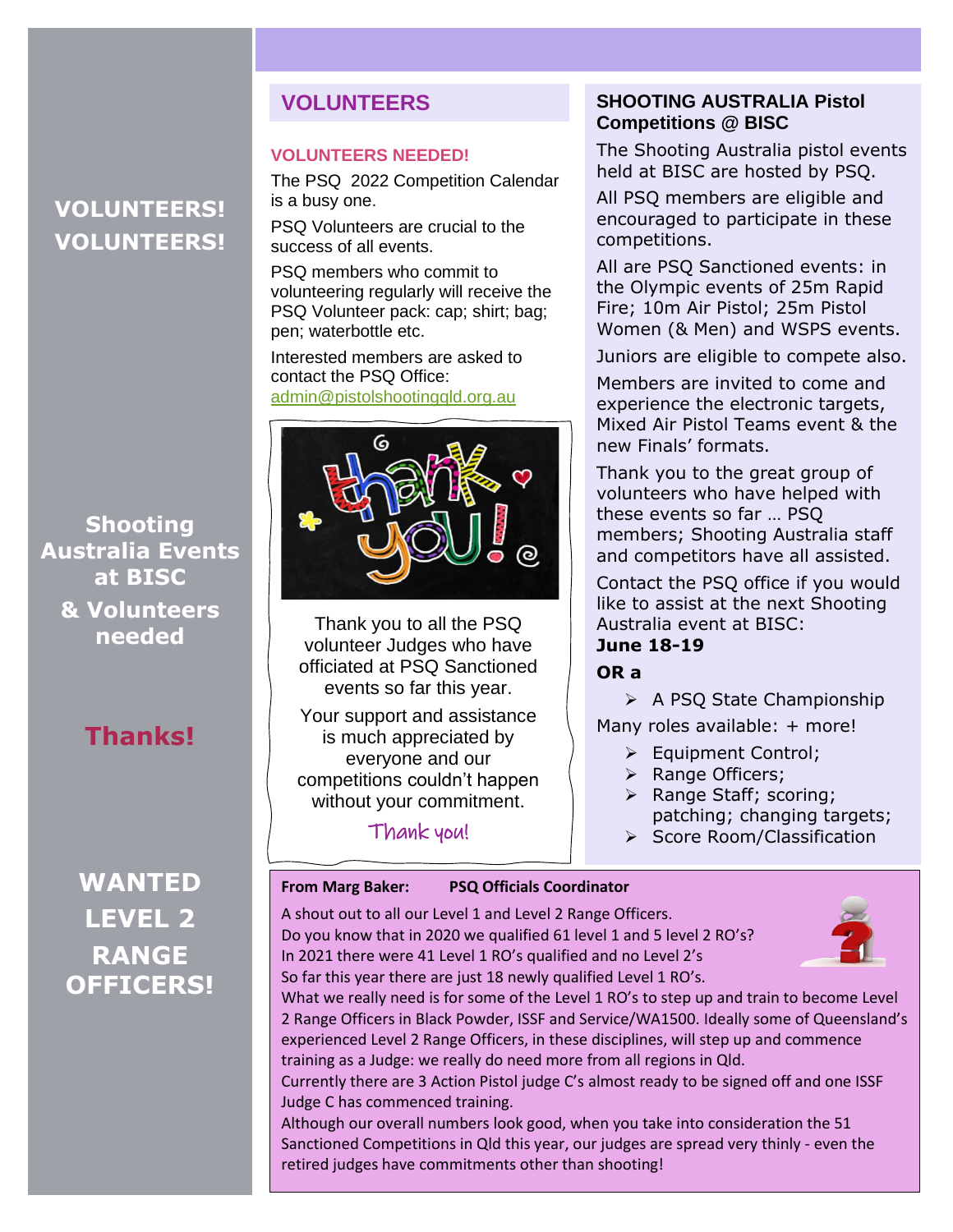## **PARTICIPATION REQUIREMENTS 01.07.22- 30.06.22**

**SIGNING THE RANGE REGISTER**

**CLUB DOCUMENTS ON DISPLAY FOR MEMBERS**

## **RANGE OFFICER RESPONSIBILITY**

## **COVID Requirements**

**As advised previously: participation requirements for 01 July 2021 – 30 June 2022 will be as per the pre-COVID requirements: For 1 class of Cat H: 6 participations More than 1 class of Cat H: 4 participations per class.**

#### **RANGE OFFICER SIGNING THE RANGE REGISTER**

Remember that the Range Register must show the signature of the Range Officer for each person (that is, each line) who signed the Range Register.

#### **No brackets or dittos to be used.**

**AT THE CLUB**

Each person must provide their Category H licence for sighting at the time…. no licence, no shoot! **Make sure this is happening at your club please – this is a Weapons Act requirement**

The Cat H or Minors Licence plastic card must be provided – a photo or digital copy cannot be used instead.

The Range Register must not be signed by non-shooters.

#### **COVID-19 and Sport**

Your Club should have on display for all members to see and be aware of:

- **1. Weapons Licensing Club & Range Approvals**
- **2. The Club's Standing Orders**

Pistol Clubs are to maintain adherence to the Government's & Queensland Health's COVID requirements for all community sport.

#### **COVID Requirements:**

**PSQ Sanctioned Events** (and at your club level events too)

Government requirements continue to stipulate:

1. Regular cleaning and sanitising of facilities and touch points.

2. Physical distancing to occur:

- Off the shooting line and generally around the facility.
- On the shooting line (every second bay, if possible)

3. Competitors who are unwell are not to attend, or asked to leave.

4. Masks: individuals can choose to wear of-course.

**Weapons Licensing** has advised that participants who compete in a detail must not be the Range Officer for that detail…. unless shooting alone if your club allows this.

The Weapons Act states that the Range Officer must ensure that everyone participating is 'properly supervised' … something that is impossible to do if the RO is participating in the same detail.

All about risk management and adhering to the Weapons Act.